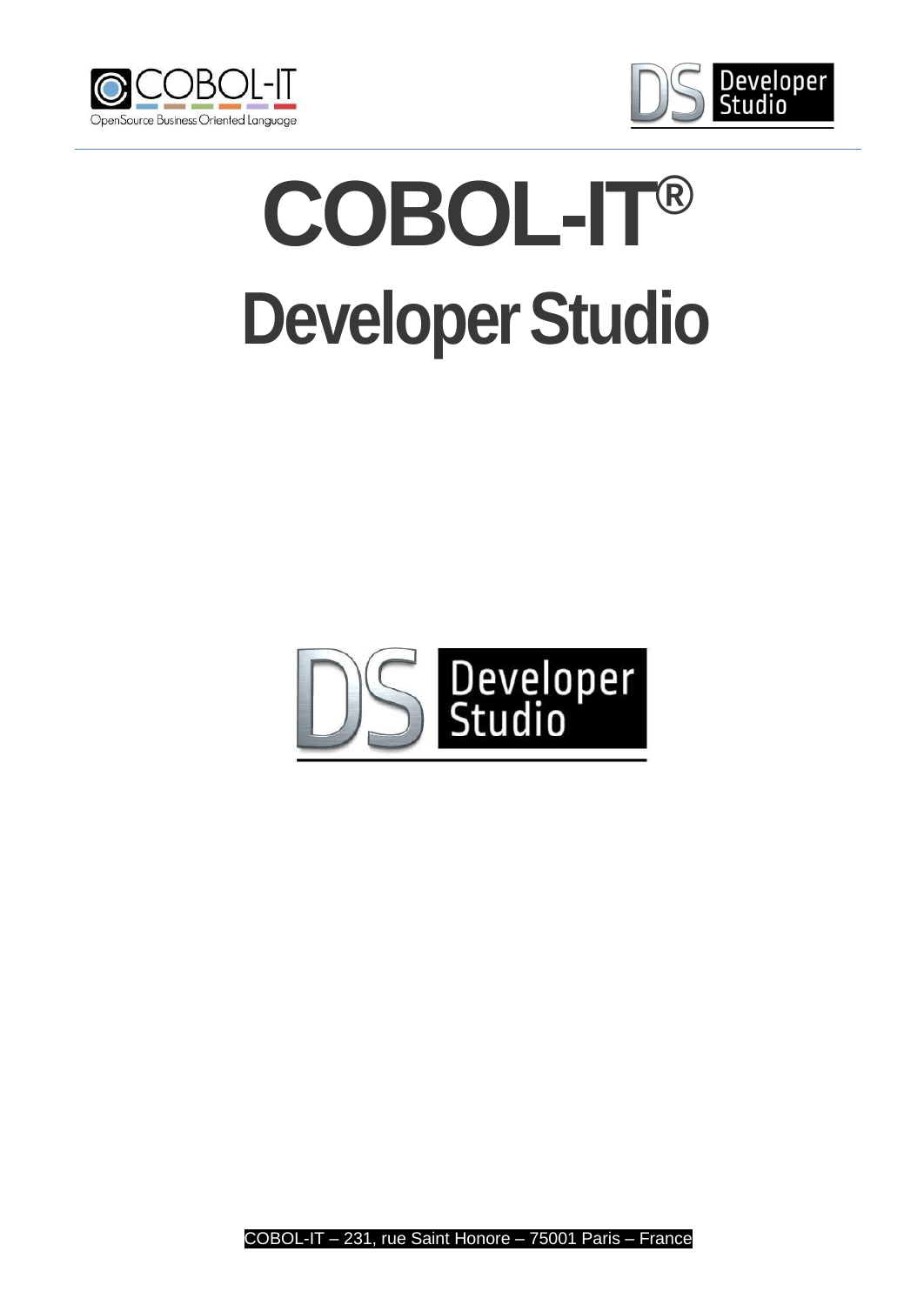



#### COBOL-IT Developer Studio is COBOL-IT's Integrated Development Environment.



The Developer Studio allows you to develop, debug and maintain your legacy COBOL applications in a highly configurable project-oriented environment.

The COBOL-IT Developer Studio is integrated with the Eclipse framework.

## THE ADVANTAGES OF OPEN SOURCE IN COBOL-IT AND ECLIPSE

The COBOL-IT Developer Studio is an Eclipse-based development environment.

Eclipseisthemost widely-usedOpenSourcedevelopmentenvironmentframeworkandbenefits fromamature toolset, a very well-developed knowledge base and broad portability.

Using the Eclipse development framework, the COBOL-IT Developer Studio provides the ability to manage projects on every Windows/Linux/Unix platform on which the COBOL-IT Compiler Suite Enterprise Edition is available. WiththeDeveloperStudio,you can create COBOL Projectswhich you canBuild,Run andDebug,bothon local host machines and on remote host machines.

### AVAILABILITY ON WINDOWS AND LINUX

COBOL-IT provides the Developer Studio on all the major Windows and Linux platforms.

With the addition of the Remote System Explorer, your COBOL projects can be located on any Unix, Linux or Windows platform, providedyou have a COBOL-ITCompiler Suite Enterprise Edition installed on that platform. The Developer Studio will locate the COBOL-IT setup script on the host platform and use the host Compiler Suite for the key Build, Run and Debugfunctions.

#### COBOL-AWARE CODE EDITOR

WithitsCOBOL-awareCode Editor and its integrated Debugger, the Developer Studio enhances your ability to develop and maintain yourLegacyCOBOLapplications.

The COBOL-IT Code Editor allows for the Colorization and Capitalization of Reserved Words.

Configurable hot keys, pre-defined codefragments that canbe inserted into the sourcebypressing a hot key,tab settings, line numbers, support for ANSI and terminal source formats and more.

The COBOL-IT Code Editor will reduce the number of errors you make while coding and reduce the time it takes to correct them.

The COBOL-IT Code Editor automatically produces an Outline View of your code which provides an easy clickable interface to your code at the level of the Division, Section, Variables and Paragraph.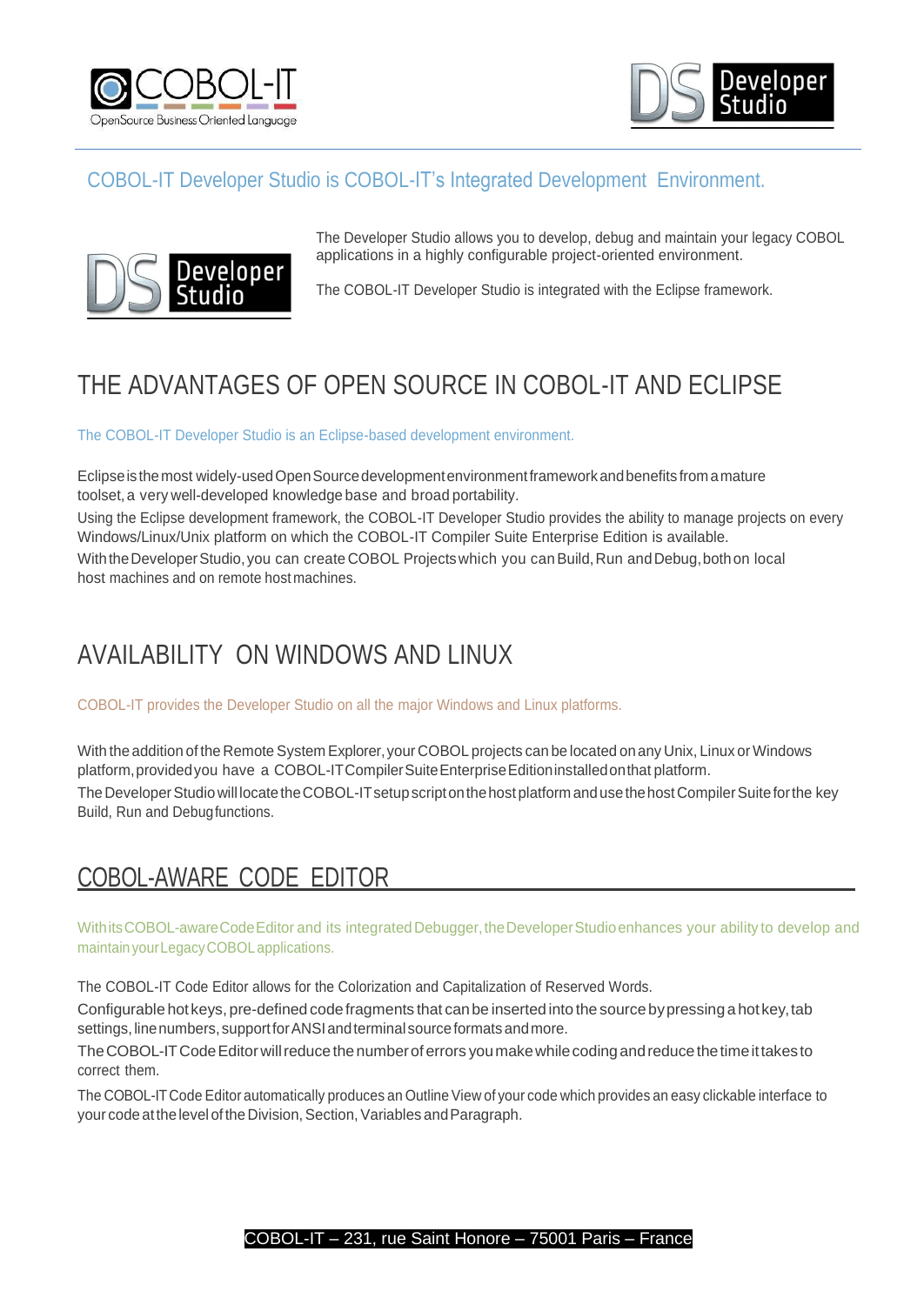



## POWERFUL DEBUGGER

TheCOBOL-ITDebuggerprovides forthestandardstepinto,stepover,stepreturn,run,terminateand disconnect functions.

In a source-level interface, it also provides for the ability to manage conditionalbreakpoints, view the values of variables in HexorASCIIformataswellasmonitor variables.

The COBOL-IT Debugger can be configured to run with specific environment variables Including File Trace information and MemoryDumps.

When debugging code that has been pre-compiled, the Developer Studio can be configured to debug either the original sourcecode or thesourcecodegeneratedbythepre-compiler.

The COBOL-IT Debugger canbe set to attach to a running process. With this capability, COBOL programs that are called from other applications, such as transactional monitors, can be opened in the COBOL-IT Debugger. The COBOL-IT Debugger can then be detached from the running process when the debugging is complete.

The COBOL-IT Debugger can switch between the host machine's "C" debugger and the COBOL-IT COBOL debugger. This can be very useful when interoperating with programs written in "C".

## REMOTE SYSTEM PERSPECTIVE

You may need to compile and test your application on multiple platforms.

The COBOL-IT Developer Studio allows you to create Projects on remote machines. You can add existing source and data directories to your Remote Project, either by linking to the existing directory location directly, or by importing the directories into your Remote Project structure.

Interfaces exist forinitializing the COBOL-IT Compiler Suite Enterprise Edition installed on the remote machine, so that you can access the local resources in the same manner as if all the resources were located on your own local desktop.

## DATA DISPLAYERPERSPECTIVE

Allows you to browse and edit data in indexed, relative, and sequential files using ASCII and Hex editors.

The COBOL-IT Developer Studio provides the ability to open data files and display the contents in either Read-Only mode or in Read-Write mode. When open in Read-Write mode, the contents of the files may be edited using either an ASCII or aHex editor.

The Data Displayer uses a data dictionary (XDD file) generated at compile-time to interpret the data contained in a file. Data Displayer can be opened on either a local or a remote host, and supports multiple record formats.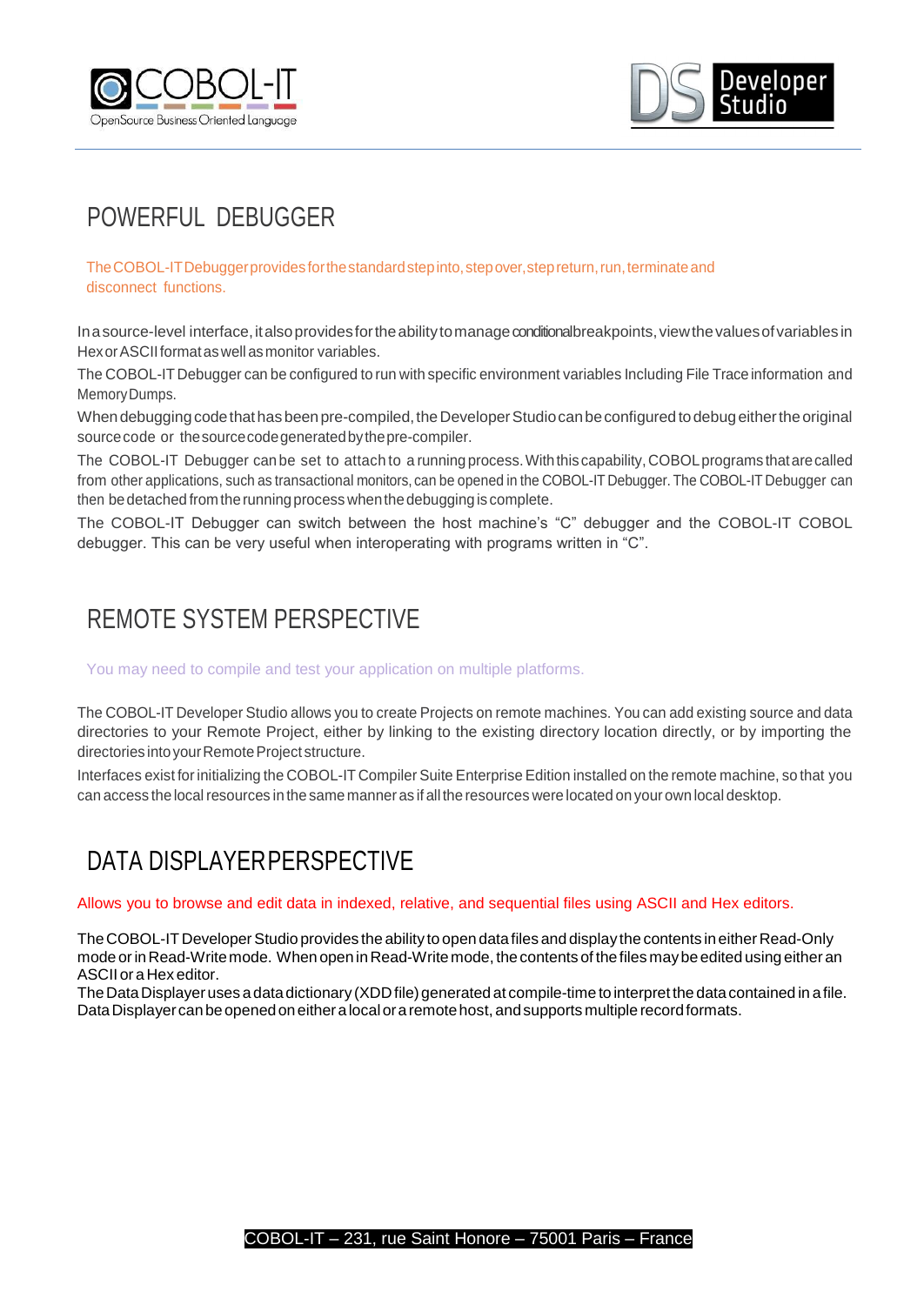



## COBOL-IT COMPILER SUITE FEATURES AND BENEFITS

| <b>FEATURE</b>                                                                                                                                       | <b>BENEFIT</b>                                                                                                                                                                                                                                                                                                                                                                                     |
|------------------------------------------------------------------------------------------------------------------------------------------------------|----------------------------------------------------------------------------------------------------------------------------------------------------------------------------------------------------------------------------------------------------------------------------------------------------------------------------------------------------------------------------------------------------|
| Eclipse-based Development Environment                                                                                                                | Includes a Developer Studio Perspective for work on local projects, a Debugger<br>Perspective for Debugging Tasks and a Remote System Explorer Perspective<br>for working on projects located on remote machines. The COBOL-IT Developer<br>Studio is certified on Linux and Microsoft Windows platforms.                                                                                          |
| <b>Highly Configurable Work Environment</b>                                                                                                          | Configure your workspace, populate your projects, set compiler flags and<br>environment variables, build, and run the programs in your application. COBOL<br>Compiler Flags and Environment Configuration can be done at the Workspace,<br>Project, or Program level providing maximum flexibility.                                                                                                |
| <b>COBOL-Aware Code Editor</b>                                                                                                                       | Create programming templates, program hot keys, colorize reserved words,<br>operate in free, or ANSI source format. Easily identify and correct compiler<br>errors. Operate with files and folders on local or remote platforms. The Code<br>Assist features include support for folding and unfolding code at the Section and<br>Division levels as well as the capitalization of reserved words. |
| <b>Remote Systems Perspective</b>                                                                                                                    | Allows for the use of COBOL-IT Compiler Suites installed on remote machines.<br>Allows for the use of Eclipse to create COBOL Workspaces, Projects and<br>Programs on remote machines.                                                                                                                                                                                                             |
| <b>Access External Utilities</b>                                                                                                                     | Maximizes the flexibility and adaptability of the Development environment to the<br>specific needs of the user.                                                                                                                                                                                                                                                                                    |
| Powerful String Search functions that can<br>be operated on the level or the Workspace<br>from a selected directory including its<br>subdirectories. | Allows programmer to quickly identify, and if necessary, modify all the<br>occurrences of a given string, improving productivity.<br>Allows programmer to refactor, so that when a variable name is changed, all<br>usages of the variable name will automatically be changed as well.                                                                                                             |
| Outline View automatically generated<br>from source code.                                                                                            | Provides clickable entry points to specific points in the program. Increases<br>efficiency with which the programmer can navigate the full body of source code,<br>increasing productivity.                                                                                                                                                                                                        |
| A Compiler Console View showing the<br>output from the Build                                                                                         | Provides a very familiar view on the workings of the compiler, allowing for easy<br>access to information about the state of the compile operation.                                                                                                                                                                                                                                                |
| Debugger support for EBCDIC-encoded<br>programs                                                                                                      | Enhances debugging capabilities. Makes full functionality of the newly licensed<br>Dual-mode COBOL-IT Compiler Suite Enterprise Edition available in the<br>Developer Studio.                                                                                                                                                                                                                      |
| Debugger support for UTF-8 protocol                                                                                                                  | Enhances debugging capabilities. Provides the ability to display values in Hex, and in UTF-8 in the Variable and Monitor windows.                                                                                                                                                                                                                                                                  |
| Debugger support for conditional<br>breakpoints                                                                                                      | Reduces the time to isolate an error and correct it by allowing for breakpoints<br>to be executed only when described conditions are met.                                                                                                                                                                                                                                                          |
| Debugging different regions<br>independently                                                                                                         | Enhances debugging capabilities in an IBM TXSeries environment in<br>which programs can be running in multiple regions. Makes transition from<br>Mainframe to COBOL-IT faster and easier to maintain.                                                                                                                                                                                              |